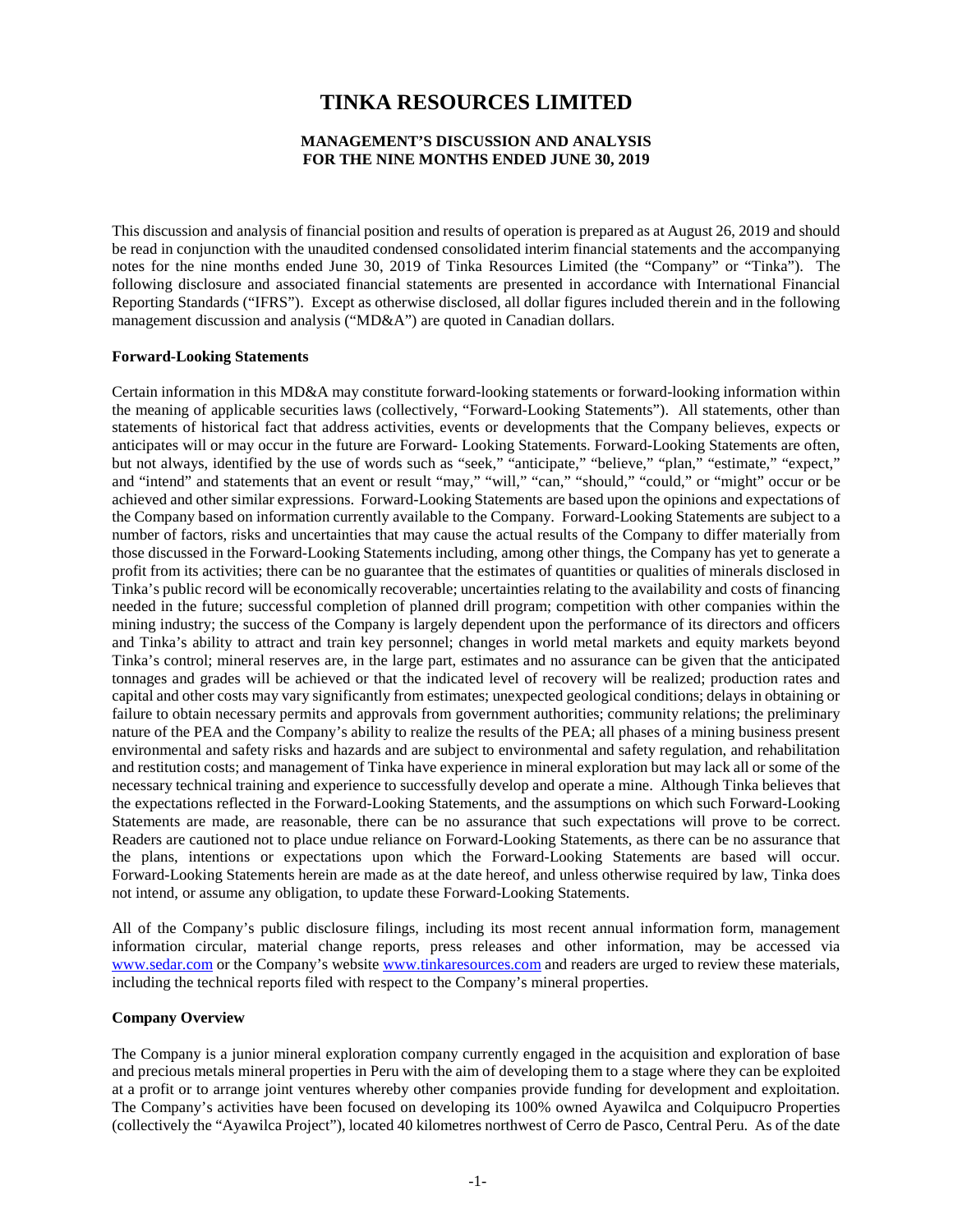of this MD&A, the Company has not earned any production revenue, nor found any proven reserves on any of its properties. The Company is a reporting issuer in British Columbia and Alberta and trades on the TSX Venture Exchange ("TSXV") as a Tier 1 issuer, under the symbol "TK", on the Lima Stock Exchange under the symbol "TK", on the Frankfurt Exchange under the symbol "TLD".

During fiscal 2018 the Company conducted equity financings to raise gross proceeds totalling \$16,239,496 and received an additional \$5,203,154 on the exercises of share options and warrants. During the nine months ended June 30, 2019 a further \$393,567 was received on the exercise of warrants and share options. Proceeds from the equity financings and exercises are being used to fund ongoing exploration on the Ayawilca Project and for other corporate purposes and general working capital. See also "Results of Operations - Financings" and "Financial Condition/Capital Resources".

On July 2, 2019 the Company announced the results of the Preliminary Economic Assessment ("PEA") prepared for the Ayawilca Project and on August 15, 2019 the Company filed a National Instrument 43-101 *Standards of Disclosure for Mineral Projects* ("NI 43-101") technical report for the PEA. See "Exploration Project, Peru".

# **Current Directors and Officers**

As at the date of this MD&A, the Company's Directors and Officers were as follows:

| Graham Carman         | - President, Chief Executive Officer ("CEO") and director |
|-----------------------|-----------------------------------------------------------|
| Ben McKeown           | - Non-executive Chairman, and director                    |
| Nick DeMare           | - Chief Financial Officer ("CFO") and director            |
| Alvaro Fernandez-Baca | - Vice President Exploration                              |
| Mary Little           | - Director                                                |
| Pieter Britz          | - Director                                                |
| Mariana Bermudez      | - Corporate Secretary                                     |

# **Exploration Projects, Peru**

#### *Introduction*

As at the date of this MD&A, Tinka holds 100% ownership of 59 granted mining concessions covering 16,917 hectares at the Company's flagship Ayawilca Project in the Department of Pasco, Central Peru. The Ayawilca Project is located 200 km northeast of Lima and 40 km northwest of Cerro de Pasco, a world-class carbonate replacement deposit ("CRD") mined for silver, zinc, lead and copper in both historic and recent times.

The key asset at Ayawilca is the "Zinc Zone" which hosts a CRD-style sulphide deposit of zinc, silver, lead and indium. The Company has drilled more than 70,000 metres at Ayawilca since the first zinc discovery in 2012, and has identified a large zinc-rich resource. The Company announced a PEA for the Zinc Zone on July 2, 2019, based on a 5,000 tonnes per day underground mining operation. Results of the PEA are highlighted in the section below.

Zinc is an important globally traded base metal used predominantly in the rust prevention of steel (galvanization). Apart from the Zinc Zone, the Ayawilca Project also hosts significant tin ("Sn") mineralization within the Tin Zone resource, which is physically separated from the zinc mineralization. Tin is a high value base metal used mostly in solders and alloys. A third, potentially-open pittable resource at the Ayawilca Project, the Colquipucro Silver Zone (an oxide deposit where silver could be leached), lies 2 km north of the Zinc Zone.

The Zinc Zone is a "blind" sulphide deposit lying at depths of between 120 metres to 450 metres from surface. Mineralization occurs in the form of flat-lying stratabound "mantos" typically 5 to 30 metres thick and up to 50 metres thick. Very high-grade zones grading >12% zinc can occur over vertical thicknesses of between 1 to 20 metres. At West and South Ayawilca, mantos are stacked one on top of each other, where mineralization can be almost continuous over vertical thicknesses of 100 to 150 metres. Mantos at Central and East Ayawilca are typically narrower and slightly lower in zinc grade, although individual mantos can be horizontally-continuous over hundreds of metres. At Ayawilca, the zinc occurs mostly as iron-rich sphalerite ('marmatite') accompanied with low iron sphalerite, pyrite and/or magnetite with minor pyrrhotite, galena, arsenopyrite, and chalcopyrite. Zinc mineralization is predominantly hosted by the Pucara Group limestone, a Triassic-Jurassic limestone unit between 150 to 250 metres thick, which in the area of the Zinc Zone does not outcrop.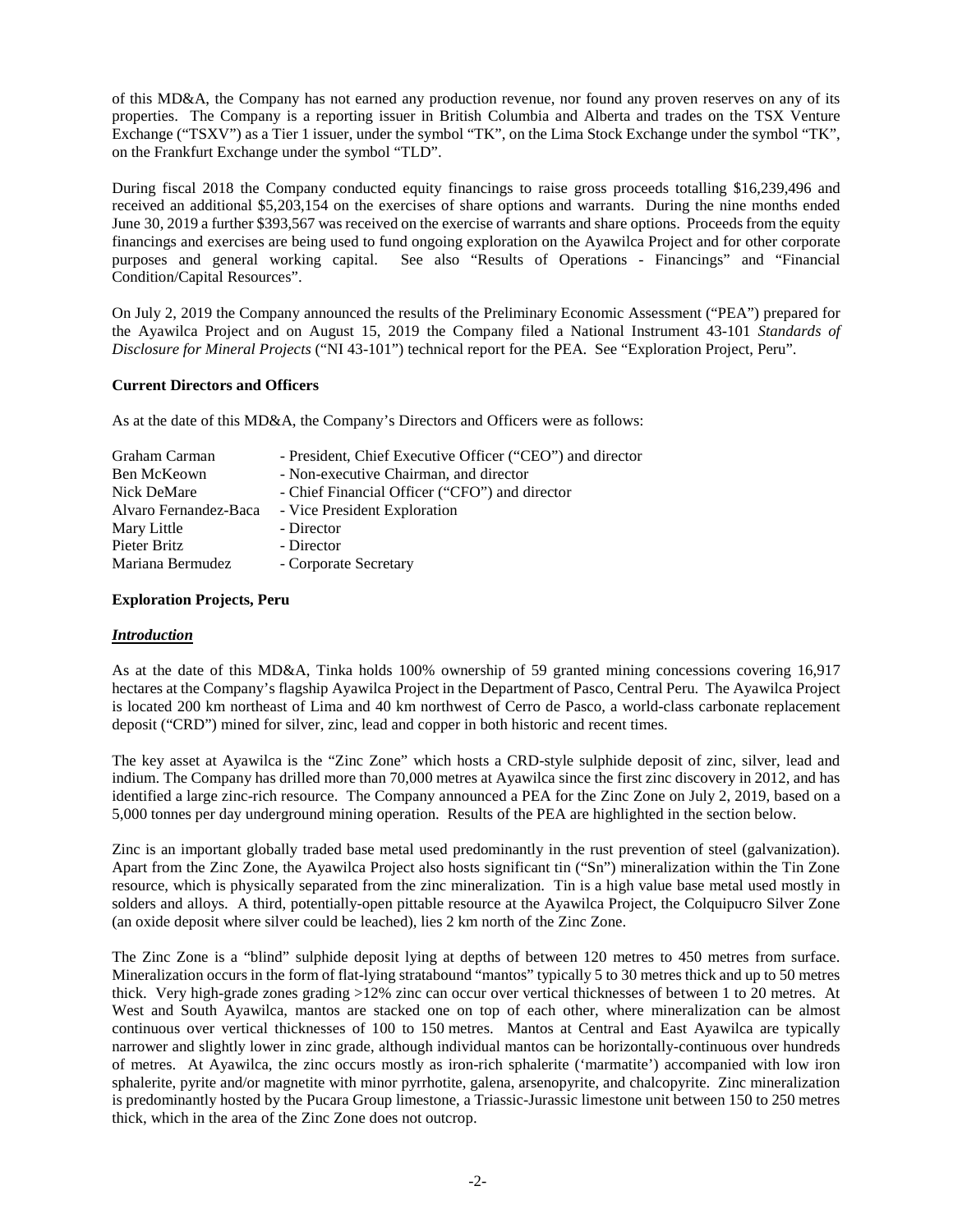The limestone is unconformably overlain by Cretaceous Goyllarisguizga ("Goyllar") Group sandstones which outcrop over the area of the mineral resources. Goyllar Group is comprised of quartz-rich sandstones, siltstones and conglomerates. During formation of the zinc deposit, the Goyllar Group sandstone acted as an impermeable "seal" to the mineralization, the key reason as to why Ayawilca was not discovered until recent times. Important fault structures include pre-mineral low thrusts which acted as conduits to the mineralization, and post-mineral steep faults which has dislocated parts of the mineralization at South and West Ayawilca.

The Colquipucro Silver Zone deposit was mined at a small scale in historic times for lead and silver. Mineralization, now oxidised, is hosted by parallel east-west trending, steeply north-dipping iron-manganese fractures in the Goyllar Group sandstone. Silver mineralization occurs from surface to a depth of about 80 metres associated with iron oxides such as jarosite. Tinka drilled 9,003 metres in 50 holes at Colquipucro between 1996 and 2014. No drilling has been carried out at the Colquipucro Silver Zone since 2014, although a few zinc exploration holes were drilled outside of the resource area during 2015-2018.

# *Preliminary Economic Assessment – Released July 2, 2019*

A PEA for the Ayawilca Zinc Zone was announced on July 2, 2019. The PEA provides the initial economic assessment for an underground ramp-access mine development of the Zinc Zone deposit with a 5,000 tonnes per day processing plant. The Tin Zone and the Colquipucro Silver Zone were not considered in the PEA. The PEA was prepared in accordance with National Instrument 43-101 *Standards of Disclosure for Mineral Projects* ("NI 43-101") by Amec Foster Wheeler Peru S.A. ("Wood") as principal consultant, Transmin Metallurgical Consultants, and Roscoe Postle Associates Inc. ("RPA").

We encourage readers to review the full NI 43-101 technical report ("the Report") which was filed on August 15, 2019, and can be downloaded under the Company's profile on [www.sedar.com](http://www.sedar.com/) or from the Company's website here. The Report is titled *"Ayawilca Polymetallic Project, Department of Pasco, Central Peru - NI 43-101 Technical Report"*.

Key highlights of the PEA are as follows:

- 1. After-tax net present value "(NPV")<sub>8%</sub> of US \$363 million and pre-tax NPV<sub>8%</sub> of US \$609 million for the Ayawilca Zinc Zone using metal prices of US\$1.20/lb zinc, US\$18/oz silver, and US\$0.95/lb lead at an NSR cut-off of US \$65 per tonne.
- 2. Initial Capex of US \$262 million with after-tax IRR of 27.1% and pre-tax IRR of 37.2%.
- 3. Average life of mine ("LOM") head grades of 6.05% zinc, 18.3 g/t silver, 67.1 g/t indium, and 0.25% lead.
- 4. Average annual production of approximately 101,000 tonnes of zinc recovered in concentrate and approximately 906,000 ounces of silver in a silver-lead concentrate.
- 5. PEA mine plan extracted 72% of the base case Indicated Mineral Resources and 66% of the base case Inferred Mineral Resources over a 21-year mine life.
- 6. Leverage to zinc price: 20% increase in zinc price increases after-tax NPV $_{8\%}$  to US \$606 million.<br>7. Numerous opportunities were identified for potential economic improvements & exploration upsi
- 7. Numerous opportunities were identified for potential economic improvements & exploration upside.

Note: The PEA is preliminary in nature and includes inferred mineral resources that are considered too speculative geologically to have the economic considerations applied to them that would enable them to be categorized as mineral reserves, and there is no certainty that the PEA will be realized. Mineral resources are not mineral reserves and do not have demonstrated economic viability.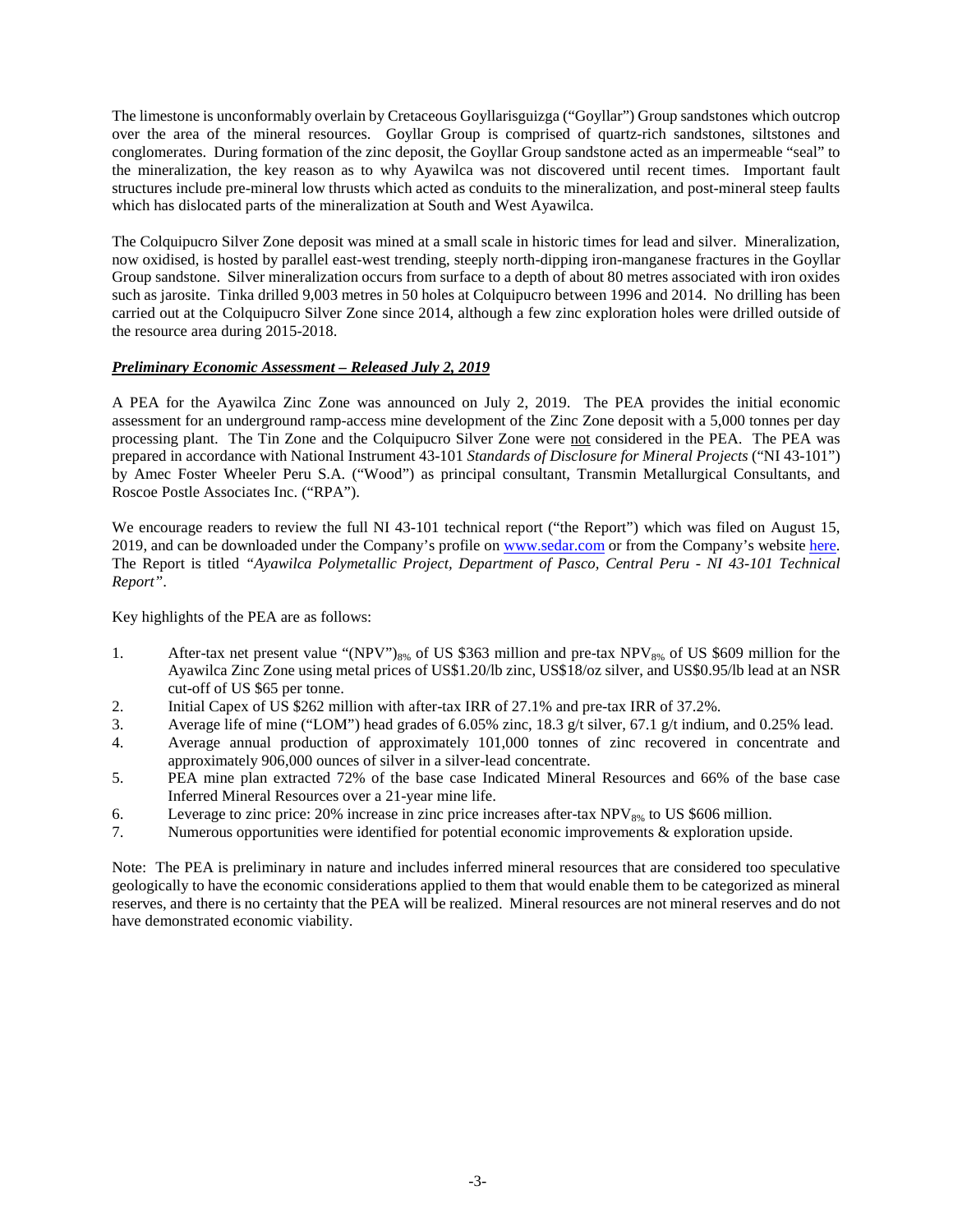# **Table 1. Summary of PEA Results**

| <b>PEA Financial Summary</b>                               | Pre-tax          | After-tax          |
|------------------------------------------------------------|------------------|--------------------|
| NPV (8% discount rate)                                     | US \$609,000,000 | US \$363,000,000   |
| Internal Rate of Return ("IRR")                            | 37.2%            | 27.1%              |
| Payback period                                             | 2.2 years        | 3.1 years          |
| Pre-production capital expenditure $(Capex)^{(1)}$         |                  | US \$261,900,000   |
| <b>Sustaining Capex</b>                                    |                  | US \$144,600,000   |
| <b>LOM</b> Capex                                           |                  | US \$406,500,000   |
| Closure Cost (5.0% of LOM Capex)                           |                  | US \$20,300,000    |
| Notes: (1) Includes contingencies of US \$45,000,000.      |                  |                    |
| <b>PEA Operating Summary</b>                               |                  |                    |
| Processing plant throughput                                |                  | $5,000$ t/day      |
| Average annual zinc concentrate production                 |                  | 201,500 dmt/year   |
| Average annual lead-silver concentrate production          |                  | $7,570$ dmt/year   |
| Average annual silver in lead concentrate                  |                  | 905,700 oz/year    |
| Net Smelter Return ("NSR") from zinc and lead concentrates |                  | US \$4,002,000,000 |
| Mining costs                                               |                  | US \$36.66/t       |
| Processing costs                                           |                  | US $$6.44/t$       |
| General and administration costs                           |                  | US $$5.48/t$       |
| Total Operating Costs (Opex)                               |                  | US \$48.57/t       |

Notes:  $dmt = dry$  metric tonne

| <b>PEA Metal Prices, Cut-off, and Other Assumptions</b> | Input value         |
|---------------------------------------------------------|---------------------|
| Zinc Price                                              | US \$1.20/lb        |
| Lead Price                                              | <b>US \$0.95/lb</b> |
| <b>Silver Price</b>                                     | <b>US \$18/oz</b>   |
| NSR Cut-off value                                       | <b>US \$65/t</b>    |
| Total material processed (LOM)                          | 38,200,000 tonnes   |
| Mine Life                                               | 21.1 years          |

# *Metallurgical Testwork Results*

On June 5, 2019, the Company announced locked cycle flotation metallurgical test results on composite zinc sulphide samples from Ayawilca. The metallurgical test program was carried out by XPS Consulting and Testwork Services, Ontario, under the project supervision of Transmin Metallurgical Consultants, Lima.

Key highlights of the metallurgical test program are as follows:

- 1. A flowsheet using a standard flotation process for the zinc mineralization at West and South Ayawilca was successfully developed.
- 2. Testwork demonstrated that zinc recoveries of 92% at a zinc concentrate grade of 50% can be consistently achieved. Two locked cycle tests were carried out on two different styles of mineralization (a pyrite rich composite sample, and a low pyrite - high silica composite sample, respectively), with both tests producing similar zinc concentrate grade characteristics and zinc recoveries.
- 3. Potentially deleterious elements in the zinc concentrates (including silica, manganese, cadmium, mercury, and arsenic) were well below standard smelter penalty levels. A small penalty is anticipated for iron content in the concentrate.
- 4. Indium in the two locked cycle zinc concentrates (719 ppm and 400 ppm, respectively) is high and potentially payable, subject to the smelter and commercial arrangements.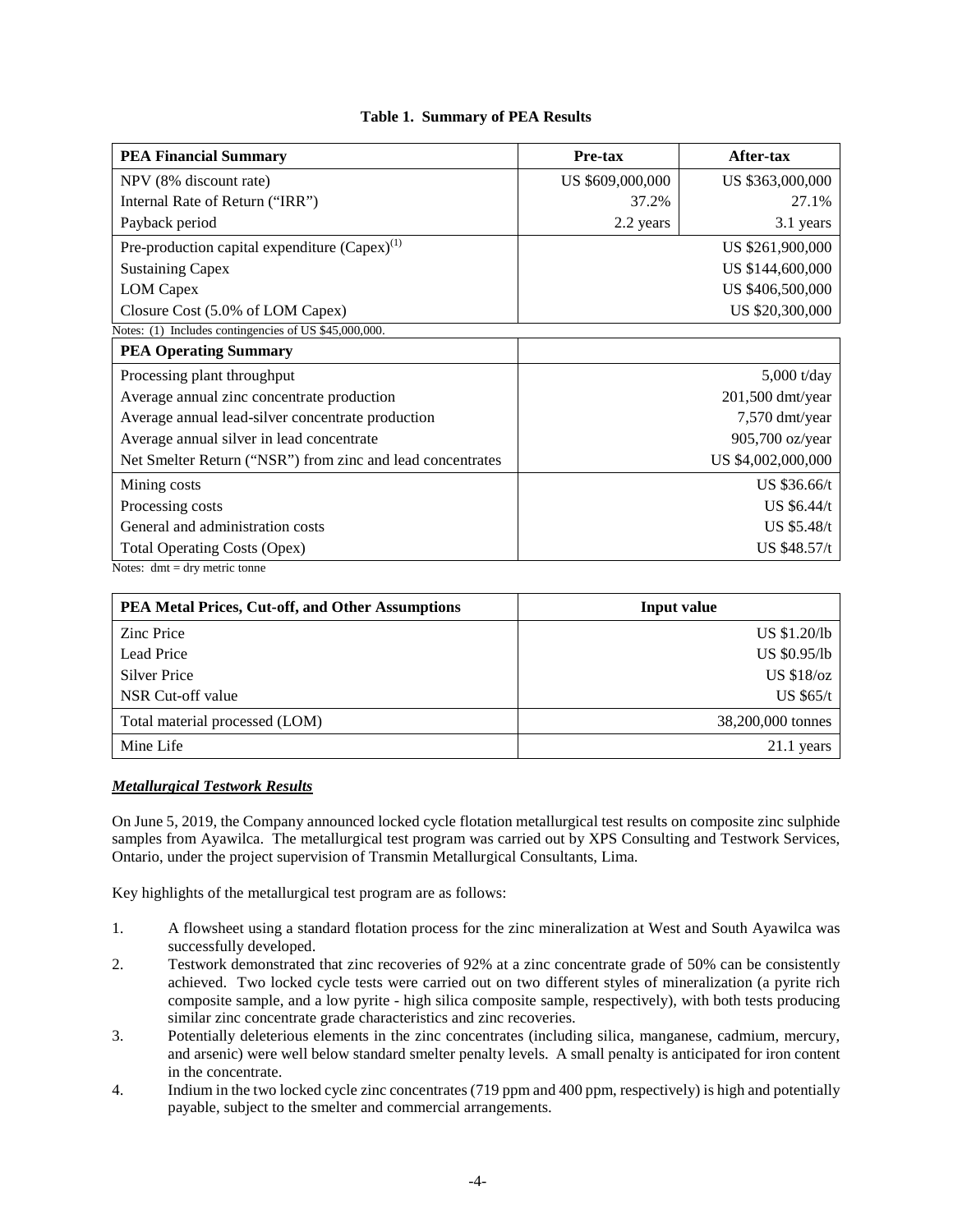# *Current Work Program*

The Company is continuing its 2019 exploration drill program at the Zinc Zone which began in April, with approximately 3,300 metres drilled to date this year. The focus of the current drill program is to test extensions of the high grade zinc mineralization at the South and West Zones, as well as drill infill holes in some key high grade areas of the Zinc Zone resource.

Hole A19-162 at South Ayawilca intercepted thick zones of zinc mineralization within the existing resource as expected, however the grades were much higher than expected compared with adjacent holes and were approximately double the average grade of the Zinc Zone resource. Hole A19-159 was an infill hole at West Ayawilca and also intersected high grade zinc mineralization.

Highlights of the 2019 drill program so far include:

Hole A19-162:

- 25.4 metres grading 11.6% zinc, 14 g/t silver and 223 g/t indium from 162.6 metres, *including* 10.0 metres grading 17.2% zinc, 14 g/t silver and 363 g/t indium from 176.0 metres; and
- 19.6 metres grading 15.2% zinc, 9 g/t silver and 212 g/t indium from 247.4 metres, *including* 7.2 metres grading 21.8% zinc, 12 g/t silver and 354 g/t indium from 259.8 metres;

# Hole A19-159:

• 11.2 metres grading 11.8% zinc and 24 g/t silver from 243.1 metres depth.

Note: True thicknesses of these zinc intersections are estimated to be at least 85% of the downhole thicknesses. Mineralization in the above intervals are relatively flat-dipping replacements hosted by limestone and/or sandstone.

# *Next Steps*

Based on the positive PEA study, the Company intends to continue to advance the Ayawilca Zinc Project towards production. However, the Zinc Zone mineralization has not yet been fully delineated and remains open in several directions. Exploration development drilling is currently ongoing in the South Zone targeting additional high zinc grades.

Next steps at the Ayawilca Zinc Project will include:

- 1. Continuing exploration drilling with the aim of expanding the Zinc Zone resources, especially in higher grade areas. A program of up to 10,000 metres is budgeted for 2019;
- 2. Potentially upgrading zinc resources at the project, subject to drill results;
- 3. Permitting for a Prefeasibility Study infill drill program which is expected to take the remainder of 2019;
- 4. Optimization studies will be completed to evaluate potential economic improvements, including higher metallurgical recoveries (for both Zn and Pb) and investigating a potential mine with a higher throughput;
- 5. Conduct additional metallurgical studies on the Tin Zone mineralization in order to more fully evaluate the economic potential of this resource.

# *Mineral Resources at the Ayawilca Project*

On November 26, 2018, the Company announced an updated Mineral Resources estimate for its Ayawilca Zinc and Tin Zones. The Zinc Zone resource base case was used for the PEA.

Part of the Zinc Zone Mineral Resource is classified as Indicated, incorporating a higher-grade portion of the deposit. The Tin Zone and Zinc Zone resources do not overlap. The Mineral Resources are reported above an NSR cut-off value of US \$55/tonne, as estimated by RPA of Toronto, Canada.

Tables 2 and 3 highlight the Zinc Zone Indicated and Inferred Mineral Resource sensitivities, respectively, by NSR cut-off grade. Table 4 highlights the base case Zinc Zone resources by area.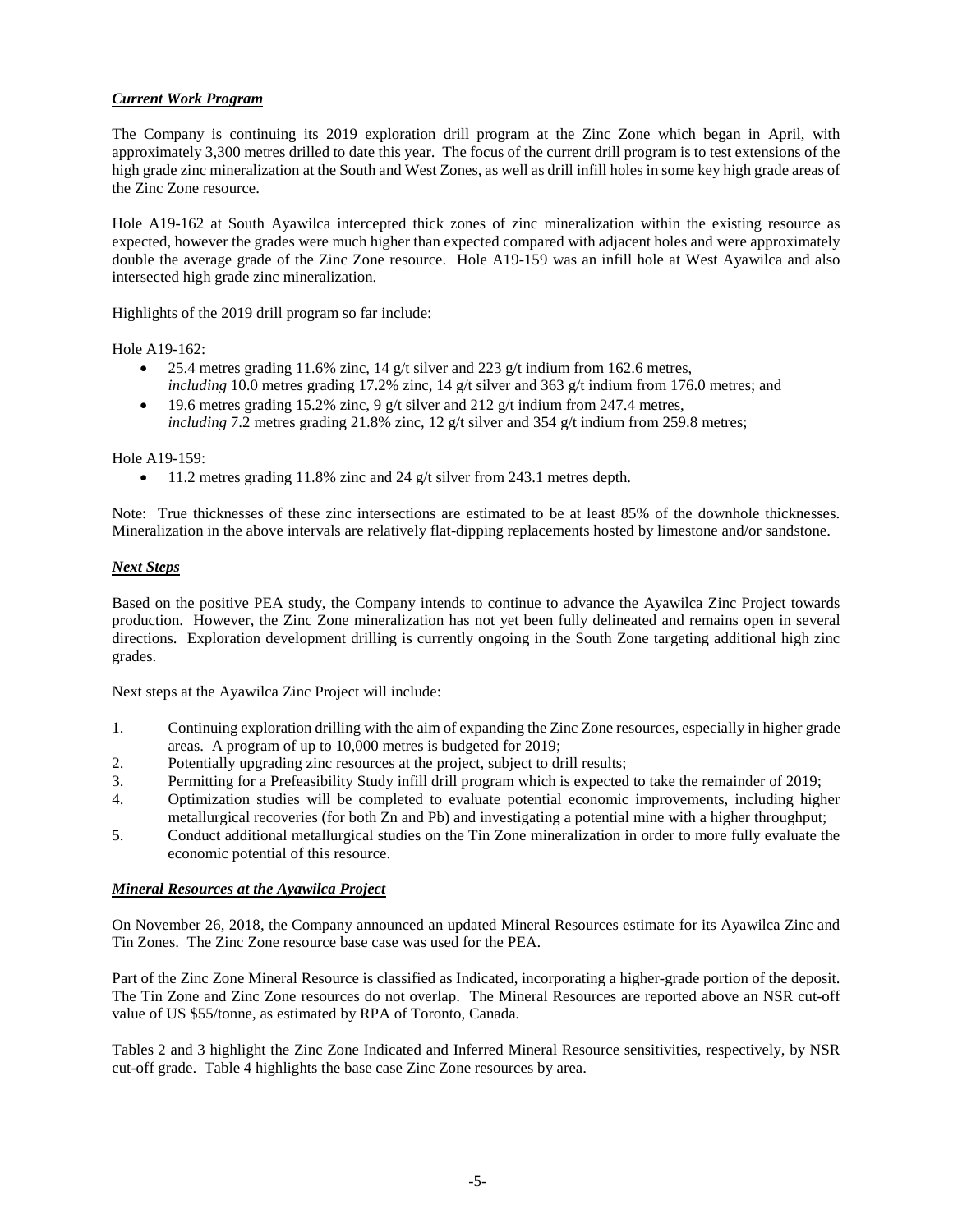| $\alpha$                   |                        |                    |             |                |                 |                        |  |  |
|----------------------------|------------------------|--------------------|-------------|----------------|-----------------|------------------------|--|--|
| <b>NSR</b><br>\$/t Cut-off | <b>Tonnage</b><br>(Mt) | ZnEq<br>$%$ grade) | Zinc<br>(%) | Lead<br>$(\%)$ | Indium<br>(g/t) | <b>Silver</b><br>(g/t) |  |  |
| 40                         | 13.6                   | 7.4                | 6.3         | 0.16           | 75              | 15                     |  |  |
| 50                         | 12.4                   | 7.9                | 6.7         | 0.17           | 80              |                        |  |  |
| 55                         | 11.7                   | 8.1                | 6.9         | 0.16           | 84              | 15                     |  |  |
| 60                         | 10.8                   | 8.5                | 7.2         | 0.16           | 89              | 16                     |  |  |
| 70                         | 9.4                    | 9.2                | 7.7         | 0.15           | 99              | 16                     |  |  |
| 80                         | 7.9                    | 10.0               | 8.4         | 0.15           | 111             |                        |  |  |

#### **Table 2 - Ayawilca Deposit Indicated Mineral Resource - Zinc Zone as of November 26, 2018 Sensitivities at various cut-off grades**

Notes:

1. Base case highlighted with **bold** text.<br>2. See Table 4 for notes.

See Table 4 for notes.

# **Table 3 - Ayawilca Deposit Inferred Mineral Resources - Zinc Zone as of November 26, 2018 Sensitivities at various cut-off grades**

| <b>NSR</b><br>\$/t Cut-off | <b>Tonnage</b><br>(Mt) | ZnEq<br>$(\%$ grade) | Zinc<br>(%) | $\overline{\phantom{0}}$<br>Lead<br>$($ %) | <b>Indium</b><br>(g/t) | <b>Silver</b><br>(g/t) |
|----------------------------|------------------------|----------------------|-------------|--------------------------------------------|------------------------|------------------------|
| 40                         | 52.7                   | 6.2                  | 5.2         | 0.24                                       | 60                     |                        |
| 50                         | 48.1                   | 6.5                  | 5.4         | 0.24                                       | 64                     |                        |
| 55                         | 45.0                   | 6.7                  | 5.6         | 0.23                                       | 67                     |                        |
| 60                         | 41.5                   | 7.0                  | 5.8         | 0.23                                       | 70                     | 18                     |
| 70                         | 33.9                   | 7.6                  | 6.4         | 0.22                                       | 78                     | 18                     |
| 80                         | 26.9                   | 8.3                  | 6.9         | 0.22                                       | 86                     | 20                     |

Notes:

1. Base case highlighted with **bold** text.

2. See Table 4 for notes.

| Table 4 - Zinc Zone Mineral Resources Base Case at Ayawilca by Area |
|---------------------------------------------------------------------|
| As of November 26, 2018                                             |

| 1100111010110012012010 |                        |                |           |           |             |             |             |                    |            |             |
|------------------------|------------------------|----------------|-----------|-----------|-------------|-------------|-------------|--------------------|------------|-------------|
| Area                   | <b>Tonnage</b><br>(Mt) | ZnEq<br>$(\%)$ | Zn<br>(%) | Ph<br>(%) | In<br>(g/t) | Ag<br>(g/t) | Zn<br>(Mlb) | <b>Ph</b><br>(Mlb) | In<br>(kg) | Ag<br>(Moz) |
| <b>Indicated</b>       |                        |                |           |           |             |             |             |                    |            |             |
| West                   | 7.8                    | 7.7            | 6.5       | 0.20      | 72          | 15          | 1.126       | 35                 | 561        | 3.9         |
| South                  | 3.9                    | 9.1            | 7.6       | 0.09      | 108         | 16          | 652         | 8                  | 422        | 2.0         |
| <b>Total Indicated</b> | 11.7                   | 8.1            | 6.9       | 0.16      | 84          | 15          | 1,778       | 42                 | 983        | 5.8         |
| <b>Inferred</b>        |                        |                |           |           |             |             |             |                    |            |             |
| West                   | 5.0                    | 7.1            | 6.4       | 0.27      | 34          | 17          | 699         | 30                 | 170        | 2.8         |
| Central                | 18.6                   | 5.6            | 4.6       | 0.23      | 62          | 12          | 1.884       | 95                 | 1,153      | 7.5         |
| East                   | 11.3                   | 5.9            | 5.0       | 0.18      | 56          | 14          | 1,238       | 44                 | 633        | 5.0         |
| South                  | 10.2                   | 9.6            | 7.9       | 0.27      | 103         | 30          | 1.764       | 61                 | 1.047      | 9.9         |
| <b>Total Inferred</b>  | 45.0                   | 6.7            | 5.6       | 0.23      | 67          | 17          | 5,585       | 230                | 3.003      | 25.2        |

Notes:

1. The Qualified Person for the estimate is Ms. Dorota El Rassi, P.Eng., an RPA employee. Mineral Resources have an effective date of November 26, 2018.

2. Mineral Resources are reported using the 2014 CIM Definition Standards. Mineral Resources that are not Mineral Reserves do not have demonstrated economic viability.

3. Mineral Resources are reported above a cut-off grade of US \$55 per tonne NSR value.

4. The NSR value was based on estimated metallurgical recoveries, assumed metal prices and smelter terms, which include payable factors, treatment charges, penalties, and refining charges. Metal price assumptions were: US \$1.15/lb Zn, US \$300/kg In, US \$15/oz Ag, and US\$1.00/lb Pb. Metal recovery assumptions were: 90% Zn, 75% In, 60% Ag, and 75% Pb. The NSR value for each block was calculated using the following NSR factors: US \$15.34 per % Zn, US\$ 4.70 per % Pb, US \$0.18 per gram In, and US \$0.22 per gram Ag.

5. The NSR value was calculated using the following formula:  $NSR = Zn(\%)^*US \$15.34 + Pb(\%)^*US \$4.70 + In(g/t)*US \$0.18 + Ag(g/t)*US \$0.22$ 

6. The ZnEq value was calculated using the following formula:

ZnEq = NSR/US \$15.34

7. Numbers may not add due to rounding.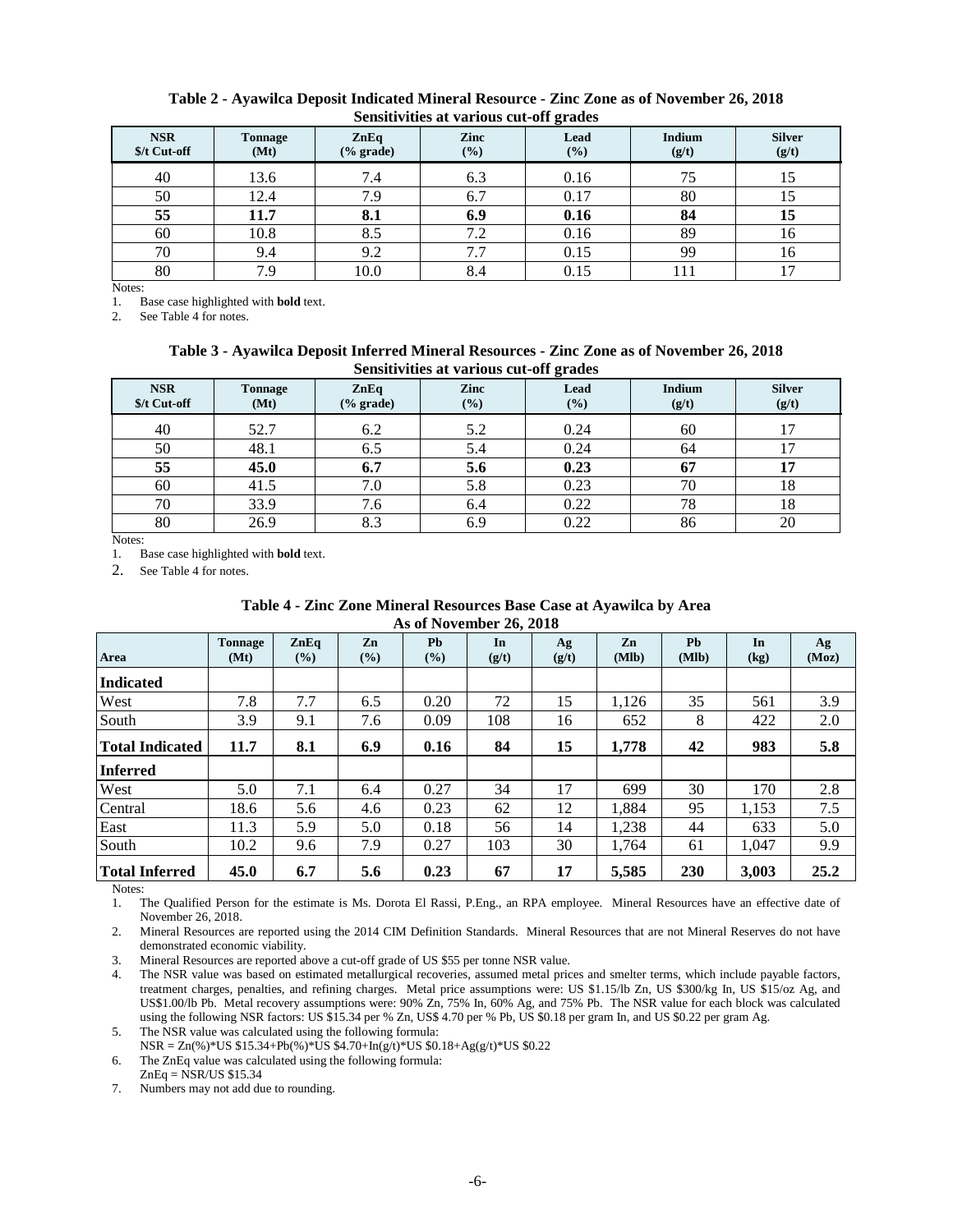|  |  | Table 5 - Tin Zone Inferred Mineral Resources at Ayawilca Deposit |  |  |
|--|--|-------------------------------------------------------------------|--|--|
|  |  | As of November 26, 2018                                           |  |  |

|                  | <b>Tonnage</b> | <b>SnEq</b> | Sn     | Сu   | Аg            | Sn    | Cu    | Ag    |
|------------------|----------------|-------------|--------|------|---------------|-------|-------|-------|
|                  | (Mt)           | $(\%f)$     | $(\%)$ | (%)  | (g/t)         | (Mlb) | (Mlb) | (Moz) |
| <b>Tin Zones</b> | 14.5           | 0.70        | 0.63   | 0.21 | $\circ$<br>10 | 201   | 67    |       |

**Notes:**

1. The Qualified Person for the estimate is Ms. Dorota El Rassi, P.Eng., an RPA employee. Mineral Resources have an effective date of November 26, 2018 CIM definitions were followed for Mineral Resources.

2. Mineral Resources are reported using the 2014 CIM Definition Standards. Mineral Resources that are not Mineral Reserves do not have demonstrated economic viability.

3. Mineral Resources are reported above a cut-off grade of US \$55 per tonne NSR value.

4. The NSR value was based on estimated metallurgical recoveries, assumed metal prices and smelter terms, which include payable factors, treatment charges, penalties, and refining charges. Metal price assumptions were: US \$9.00/lb Sn, US \$2.85/lb Cu, and US \$15/oz Ag. Metal recovery assumptions were: 86% Sn, 75% Cu, and 60% Ag. The NSR value for each block was calculated using the following NSR factors: US \$155.21 per % Sn, US \$37.59 per % Cu, and US \$0.22 per gram Ag.

5. The NSR value was calculated using the following formula: US\$NSR = Sn(%)\*US \$155.21+Cu(%)\*US \$37.59+Ag(g/t)\*US \$0.22

6. The SnEq value was calculated using the following formula: SnEq = NSR/US \$155.21

7. Numbers may not add due to rounding.

The Mineral Resource estimate for the Colquipucro Silver Zone are highlighted in Table 6. The mineral estimate remains unchanged from the effective date of May 25, 2016. The Colquipucro Silver Zone is an oxidized silver deposit which is potentially open pittable.

| As of May 25, 2016                        |                        |             |                              |  |  |  |  |  |  |
|-------------------------------------------|------------------------|-------------|------------------------------|--|--|--|--|--|--|
| <b>Zone and Confidence Classification</b> | <b>Tonnage</b><br>(Mt) | Ag<br>(g/t) | <b>Contained Ag</b><br>(Moz) |  |  |  |  |  |  |
| <i>Indicated</i>                          |                        |             |                              |  |  |  |  |  |  |
| <b>High Grade Lenses</b>                  | 2.9                    | 112         | 10.4                         |  |  |  |  |  |  |
| Low Grade Halo                            | 4.5                    | 27          | 3.9                          |  |  |  |  |  |  |
| <b>Total Indicated</b>                    | 7.4                    | 60          | 14.3                         |  |  |  |  |  |  |
| <i>Inferred</i>                           |                        |             |                              |  |  |  |  |  |  |
| <b>High Grade Lenses</b>                  | 2.2                    | 105         | 7.5                          |  |  |  |  |  |  |
| Low Grade Halo                            | 6.2                    | 28          | 5.7                          |  |  |  |  |  |  |
| <b>Total Inferred</b>                     | 8.5                    | 48          | 13.2                         |  |  |  |  |  |  |

# **Table 6 - Mineral Resource Estimate, Colquipucro Silver Zone**

Notes:<br>1<br>
<sup>1</sup> 1. The Qualified Person for the estimate is Ms. Dorota El Rassi, P.Eng., an RPA employee. Mineral Resources have an effective date of May 25, 2016.

2. Mineral Resources are reported using the 2014 CIM Definition Standards. Mineral Resources that are not Mineral Reserves do not have demonstrated economic viability.

3. Mineral Resources are reported within a preliminary pit-shell and above a reporting cut-off grade of 15 g/t Ag for the Low-Grade Halo and 60 g/t Ag for the High-Grade Lenses.

4. The cut-off grade is based on a silver price of US\$24/oz Ag.

5. Numbers may not add due to rounding.

#### **Qualified Person**

The qualified person for the Company's projects, Dr. Graham Carman, President and CEO of the Company and a Fellow of the Australasian Institute of Mining and Metallurgy ("FAUSIMM"), has reviewed and verified the technical information in this MD&A and is responsible for other technical information (information not directly related to the Mineral Resource Estimate or the PEA) in this MD&A.

The Mineral Resources disclosed in this MD&A have been estimated by Mrs. Dorota El Rassi, P.Eng., of Roscoe Postle Associates Inc. (RPA). Mrs. El Rassi is a Qualified Persons as defined in NI 43-101 and independent of Tinka.

Mr. William Colquhoun, Principal Metallurgical Consultant with Amec Foster Wheeler (Peru) S.A., a Wood company, a Qualified Person as defined in NI 43-101 and independent of Tinka, is responsible for the results of the PEA contained in this MD&A.

Mr. Edwin Peralta, P.E., a Senior Engineer with Wood Mining and Metals USA, a Qualified Person under NI 43-101 and independent of Tinka, is also responsible for the results of the PEA in this MD&A.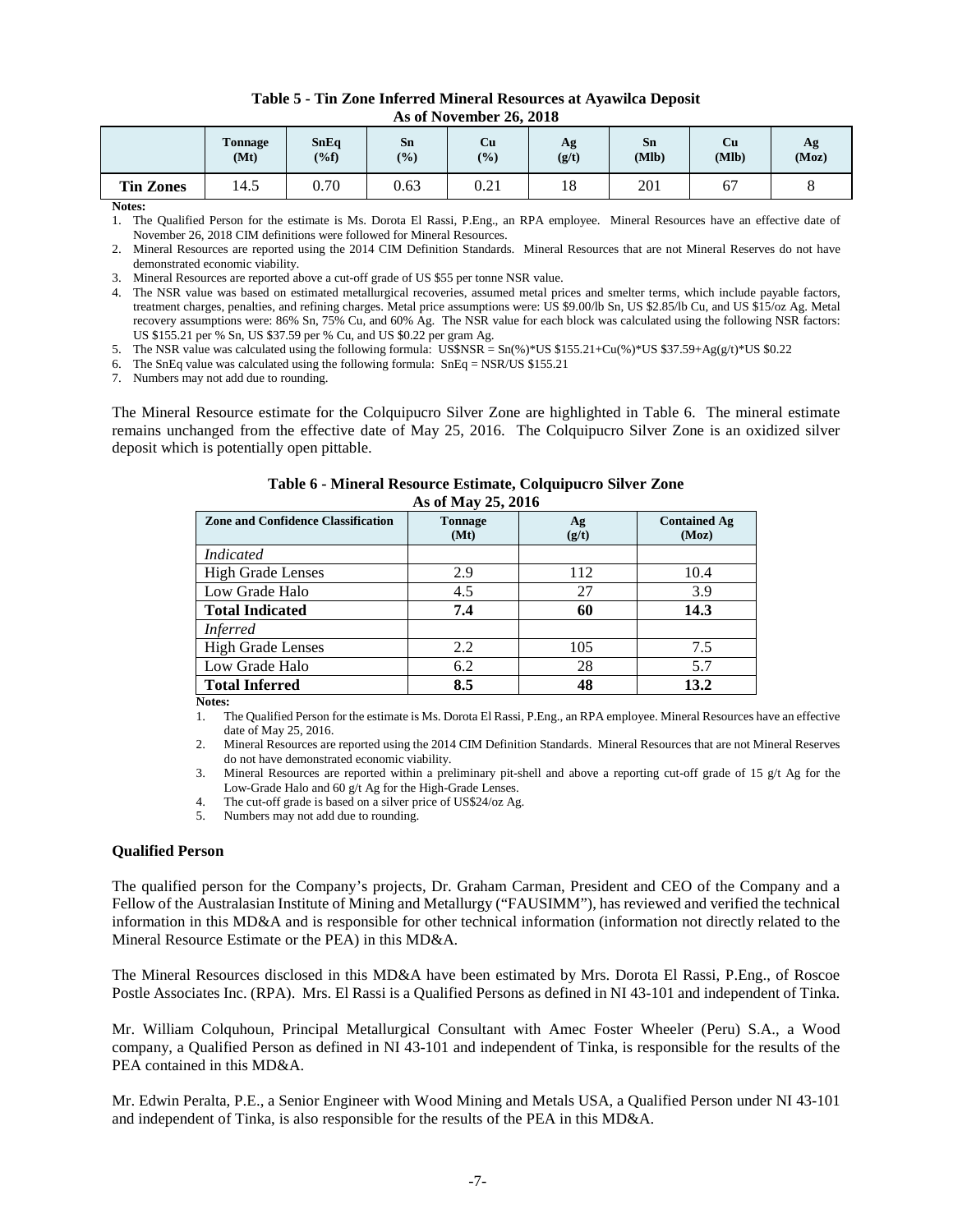Mr. Adam Johnson, FAUSIMM (CP)., Chief Metallurgist with Transmin Metallurgical Consultants (Peru), a Qualified Person under NI 43-101 and independent of Tinka, is responsible for the metallurgical assumptions of the PEA in this MD&A.

# **Selected Financial Data**

The following selected financial information is derived from the unaudited condensed consolidated interim financial statements of the Company.

|                                      |                              | Fiscal 2019            |                 |                         | Fiscal 2017                  |                        |                 |                         |
|--------------------------------------|------------------------------|------------------------|-----------------|-------------------------|------------------------------|------------------------|-----------------|-------------------------|
|                                      | <b>Jun. 30</b><br>2019<br>\$ | <b>Mar. 31</b><br>2019 | Dec. 31<br>2018 | <b>Sept. 30</b><br>2018 | <b>Jun. 30</b><br>2018<br>\$ | <b>Mar. 31</b><br>2018 | Dec. 31<br>2017 | <b>Sept. 30</b><br>2017 |
| <b>Operations:</b>                   |                              |                        |                 |                         |                              |                        |                 |                         |
| Revenues                             | Nil                          | Nil                    | Nil             | Nil                     | Nil                          | Nil                    | Nil             | Nil                     |
| <b>Expenses</b>                      | (623,770)                    | (764, 907)             | (941, 612)      | (880, 642)              | (975, 038)                   | (612,508)              | (624,063)       | (747, 935)              |
| Other items                          | (24,910)                     | (76, 182)              | 316,742         | (4,758)                 | 129,343                      | 48,553                 | 102.748         | (71,246)                |
| Net loss and<br>comprehensive loss   | (648.680)                    | (841.089)              | (624, 870)      | (885,400)               | (845, 695)                   | (563, 955)             | (521, 315)      | (819, 181)              |
| Loss per share<br>-basic and diluted | (0.00)                       | (0.00)                 | (0.00)          | (0.01)                  | (0.00)                       | (0.00)                 | (0.00)          | (0.01)                  |
| Dividends per share                  | Nil                          | Nil                    | Nil             | Nil                     | Nil                          | Nil                    | Nil             | Nil                     |
| <b>Balance Sheet:</b>                |                              |                        |                 |                         |                              |                        |                 |                         |
| Working capital                      | 8,350,122                    | 10,581,942             | 12,361,332      | 13,758,538              | 17,210,606                   | 4,426,093              | 6,529,914       | 5,649,150               |
| Total assets                         | 52,696,698                   | 53,132,829             | 53,709,448      | 53,647,845              | 53,562,408                   | 37,909,918             | 38,192,196      | 35,055,174              |
| Total long-term liabilities          | Nil                          | Nil                    | Nil             | Nil                     | Nil                          | Nil                    | Nil             | Nil                     |

# **Results of Operations**

*Three Months Ended June 30, 2019 Compared to Three Months Ended March 31, 2019*

During the three months ended June 30, 2019 ("Q3") the Company reported a net loss of \$648,680 compared to a net loss of \$841,089 for the three months ended March 31, 2019 ("Q2"), a decrease in loss of \$192,409. The decrease in loss is mainly attributed to:

- (i) a \$93,499 decrease in share-based compensation expense, from \$246,844 during Q2 to \$153,345 during Q3. During Q3 the Company recognized \$153,345 on the vesting of share options previously granted. During Q2 the Company granted share options to purchase 345,000 common shares and recorded compensation expense of \$2,846. The Company also recorded additional compensation expense of \$314,891 on the vesting of share options previously granted and a recovery of \$70,893 for expired and forfeited share options;
- (ii) during Q3 the Company recorded a foreign exchange loss of \$80,045 compared to a loss of \$141,797 recorded in Q2;
- (iii) a \$34,869 decrease in regulatory fees, from \$38,269 in Q2 to \$3,400 in Q3. The decrease was primarily attributable to the timing of the payment of SEDAR filing fees associated with filing of the Company's 2018 annual financial statements during Q2;
- (iv) office expenses increased by \$16,806 in Q3 to \$62,833, from \$46,077 in Q2. During Q3 the Company paid \$10,000 for an update to its website. The remainder of the increase was primarily attributed to supplies for the Peruvian office;
- (v) a \$15,907 decrease in investment conferences, from \$24,994 in Q2 to \$9,187 in Q3. The decrease was primarily attributed to the Company participating in more investment conferences in Europe and North America in Q2.

#### *Nine Months Ended June 30, 2019 Compared to Nine Months Ended June 30, 2018*

During the nine months ended June 30, 2019 (the "2019 period"), the Company reported a net loss of \$2,114,639 compared to a net loss of \$1,930,965 for the nine months ended June 30, 2018 (the "2018 period"), an increase in loss of \$183,674. The increase in loss during the 2019 period was mainly attributed to the fluctuation in the following expenses: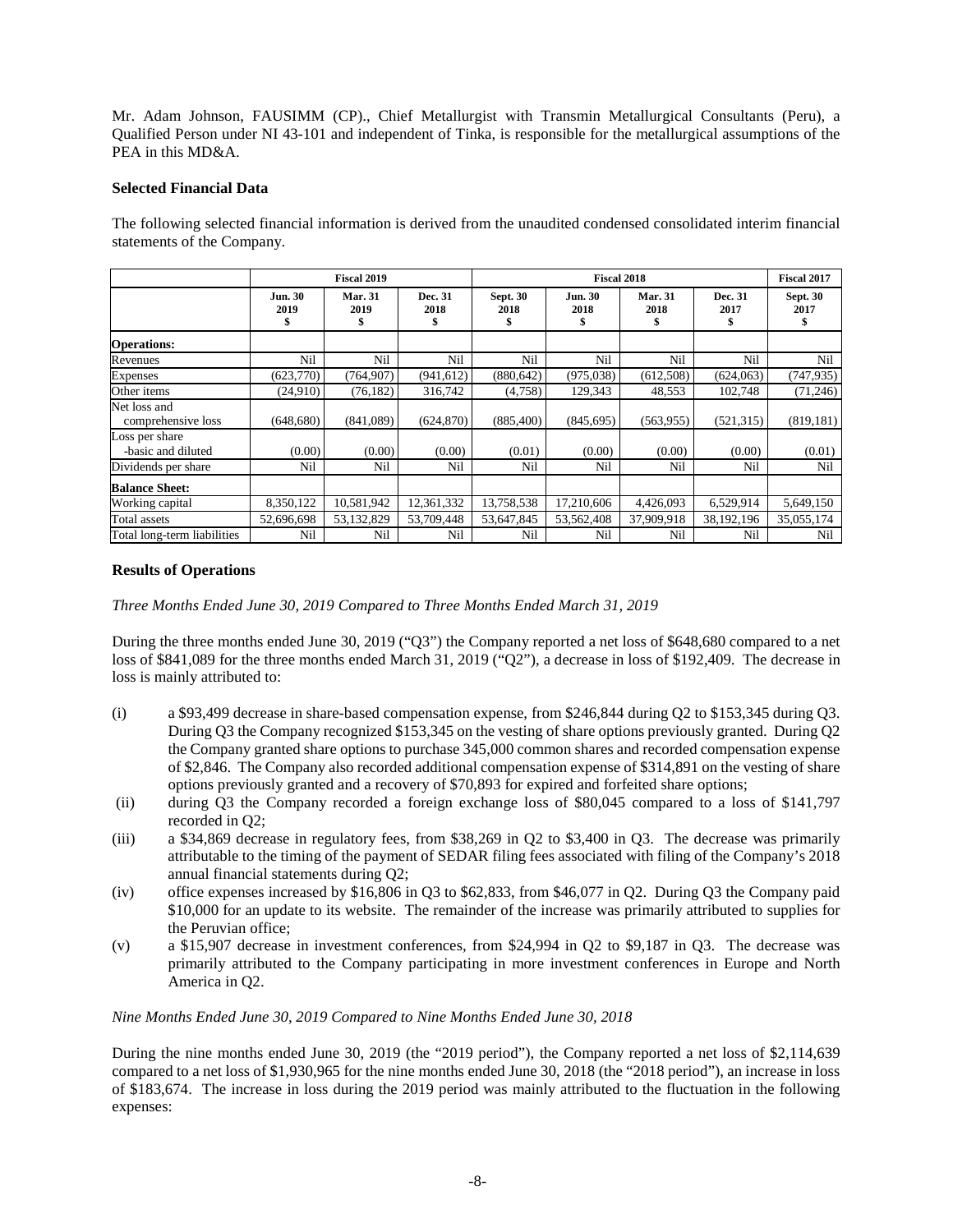- (i) a \$370,202 increase in share-based compensation expense during the 2019 period. During 2019 the Company granted share options to purchase 345,000 common shares and recorded compensation expense of \$14,109. The Company also recorded additional compensation expense of \$804,671 on the vesting of share options previously granted and a recovery of \$75,286 for expired and forfeited share options. During the 2018 period the Company granted share options to purchase 7,244,000 common shares and recorded compensation expense of \$268,386 and recognized \$104,906 on the vesting of share options previously granted;
- (ii) during the 2019 period the Company recorded a foreign exchange gain of \$21,358, a decrease of \$139,444, compared to a foreign exchange gain of \$160,802 during the 2018 period;
- (iii) a \$75,000 decrease in management fees, from \$285,006 during the 2018 period to \$210,006 in the 2019 period. During the 2018 period the Board of Directors approved a \$75,000 performance bonus to Dr. Carman, the President and CEO of the Company, in recognition of his achievements in advancing the Company's Peruvian properties and successful completion of the Company's prospectus offering and private placement in the 2018 period;
- (iv) a \$56,232 decrease in general exploration, from \$163,511 during the 2018 period to \$107,279 during the 2019 period;
- (v) travel and related expenses of \$145,925 (2018 \$198,441) were incurred by management attending investment conferences to raise awareness of the Company's Peruvian exploration plans, reiew exploration activities in Peru and meet with shareholders. Travel expenses in the 2018 period were considerably higher as a result of increased travelling to raise capital;
- (vi) a \$41,066 decrease in investment conferences, from \$109,415 during the 2018 period to \$68,349 during the 2019 period. The decrease was primarily attributed to the Company participating in more investment conferences in Europe and North America during the 2018 period;
- (vii) a \$40,757 decrease in salaries, wages and benefits, from \$329,163 during the 2018 period to \$288,406 during the 2019 period. The decrease was attributable to severance payments made during the 2018 period;
- (viii) legal fees decreased by \$37,225 in the 2019 period to \$77,830 (2018 \$115,055). During the 2018 period significant legal services were incurred for the listing of the Company's common shares on the Lima Stock Exchange, whereas legal services provided in the 2019 period were primarily attributed to corporate general matters;
- (ix) professional fees increased by \$25,482 during the 2019 period to \$202,483 from \$177,001 during the 2018 period. The increase was attributable to recruitment fees paid to identify a mining consultant and amounts charged by the consultant;
- (x) office expenses increased \$20,339, from \$129,307 in the 2018 period to \$149,646 in the 2019 period. The Company paid \$10,000 for an update to its website during the 2019 period. The remainder of the increase was primarily attributed supplies for the Peruvian office;
- (xi) incurred regulatory fees of \$47,546 (2018 \$28,868), an increase of \$18,678 compared to the 2018 period. The increased expense was attributed to higher annual sustaining fees and additional fiing fees paid to the TSXV on the ratification of the Company's stock option plan;
- (xii) during the 2019 period the Company incurred a total of \$80,044 (2018 \$66,718) for accounting and administration. The Company incurred a total of \$57,000 (2018 - \$41,450) with Chase Management Ltd. ("Chase"), a private corporation owned by Mr. DeMare, the Company's CFO, for accounting and administrative services provided by Chase personnel, excluding Mr. DeMare. In addition, during the 2019 period the Company was also billed \$23,044 (2018 - \$25,268) for accounting services provided by a third party accounting firm in Peru;

The Company holds its cash in interest bearing accounts in major financial institutions. Interest income is generated from the deposits and fluctuates primarily with the levels of cash on deposit. During the 2019 period the Company recorded interest income of \$194,292 compared to \$119,842 during the 2018 period, an increase of \$74,450. The increase was due the higher levels of funds held throughout the 2019 period from the equity financings conducted in the 2018 period and share options and warrants exercised.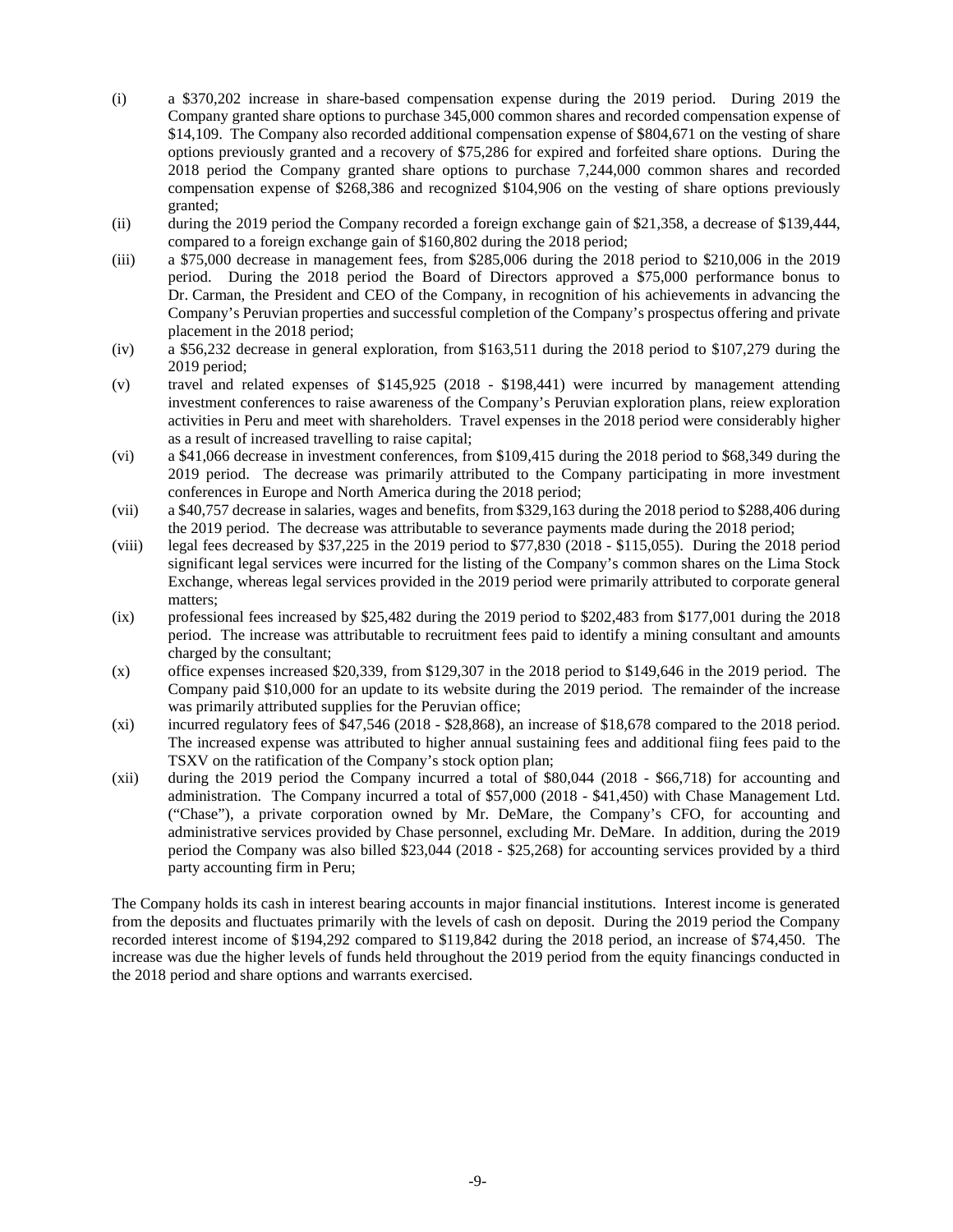The carrying costs of the Company's exploration and evaluation assets are as follows:

|             |                                  | As at June 30, 2019                            |              | As at September 30, 2018    |                                                |                    |  |
|-------------|----------------------------------|------------------------------------------------|--------------|-----------------------------|------------------------------------------------|--------------------|--|
|             | <b>Acquisition</b><br>Costs<br>ъ | <b>Deferred</b><br><b>Exploration</b><br>Costs | <b>Total</b> | <b>Acquisition</b><br>Costs | <b>Deferred</b><br><b>Exploration</b><br>Costs | <b>Total</b><br>\$ |  |
| Colquipucro | 383.441                          | 8.591.409                                      | 8.974.850    | 381,318                     | 8,333,515                                      | 8,714,833          |  |
| Ayawilca    | 690.286                          | 30,745,441                                     | 31,435,727   | 636,708                     | 27,001,832                                     | 27,638,540         |  |
| Other       |                                  | 3,299,814                                      | 3,299,814    | $\overline{\phantom{a}}$    | 2,919,465                                      | 2,919,465          |  |
|             | 1.073.727                        | 42,636,664                                     | 43,710,391   | 1.018.026                   | 38.254.812                                     | 39.272.838         |  |

Exploration and evaluation activities incurred during the nine months ended June 30, 2019 period and fiscal 2018 are as follows:

|                                      | Colquipucro<br>\$ | Ayawilca<br>\$ | Other<br>\$ | Total<br>\$ |
|--------------------------------------|-------------------|----------------|-------------|-------------|
| <b>Balance at September 30, 2017</b> | 8,096,360         | 18,212,263     | 2,554,100   | 28,862,723  |
| <b>Exploration costs</b>             |                   |                |             |             |
| Assays                               |                   | 10,717         |             | 10,717      |
| Camp costs                           |                   | 1,109,691      |             | 1,109,691   |
| Community relations                  | 463,188           | 1,900,991      |             | 2,364,179   |
| Consulting                           | 70,217            | 100,340        |             | 170,557     |
| Depreciation                         |                   | 5,323          |             | 5,323       |
| Drilling                             |                   | 5,216,500      |             | 5,216,500   |
| Environmental                        | 33,891            | 292,498        |             | 326,389     |
| Geological                           |                   | 445,818        |             | 445,818     |
| Metallurgical                        |                   | 149,795        |             | 149,795     |
| Software and database management     | 8,189             | 8,356          |             | 16,545      |
| Topography                           |                   | 3,945          |             | 3,945       |
| Travel                               |                   | 3,380          |             | 3,380       |
| VAT incurred                         |                   |                | 1,252,605   | 1,252,605   |
| VAT recovered                        |                   |                | (887, 240)  | (887, 240)  |
|                                      | 575,485           | 9,247,354      | 365,365     | 10,188,204  |
| <b>Acquisition costs</b>             |                   |                |             |             |
| Concession payments                  | 42,988            | 178,923        |             | 221,911     |
| <b>Balance at September 30, 2018</b> | 8,714,833         | 27,638,540     | 2,919,465   | 39,272,838  |
| <b>Exploration costs</b>             |                   |                |             |             |
| Camp costs                           |                   | 592,194        |             | 592,194     |
| Community relations                  | 222,500           | 1,308,985      |             | 1,308,985   |
| Consulting                           |                   | 175,644        |             | 175,644     |
| Depreciation                         |                   | 4,420          |             | 4,420       |
| Drilling                             |                   | 557,460        |             | 557,460     |
| Environmental                        | 35,394            | 274,721        |             | 274,721     |
| Geological                           |                   | 416,581        |             | 416,581     |
| Metallurgical                        |                   | 199,983        |             | 199,983     |
| Modelling                            |                   | 48,345         |             | 48,345      |
| Software and database management     |                   | 19,548         |             | 19,548      |
| Topography                           |                   | 132,170        |             | 132,170     |
| Travel                               |                   | 13,558         |             | 13,558      |
| VAT incurred                         |                   |                | 380,349     | 380,349     |
|                                      | 257,894           | 3,743,609      | 380,349     | 4,381,852   |
| <b>Acquisition costs</b>             |                   |                |             |             |
| Concession payments                  | 2,123             | 53,578         |             | 55,701      |
| Balance at June 30, 2019             | 8,974,850         | 31,475,727     | 3,299,814   | 43,710,391  |

During the 2019 period the Company focused on continuing metallurgical test work, construction of access roads and platforms, rehabilitation of drill sites and access tracks with local communities and completion of the PEA. The Company incurred a total of \$4,437,553 (2018 - \$7,069,698) for exploration expenditures and acquisition costs,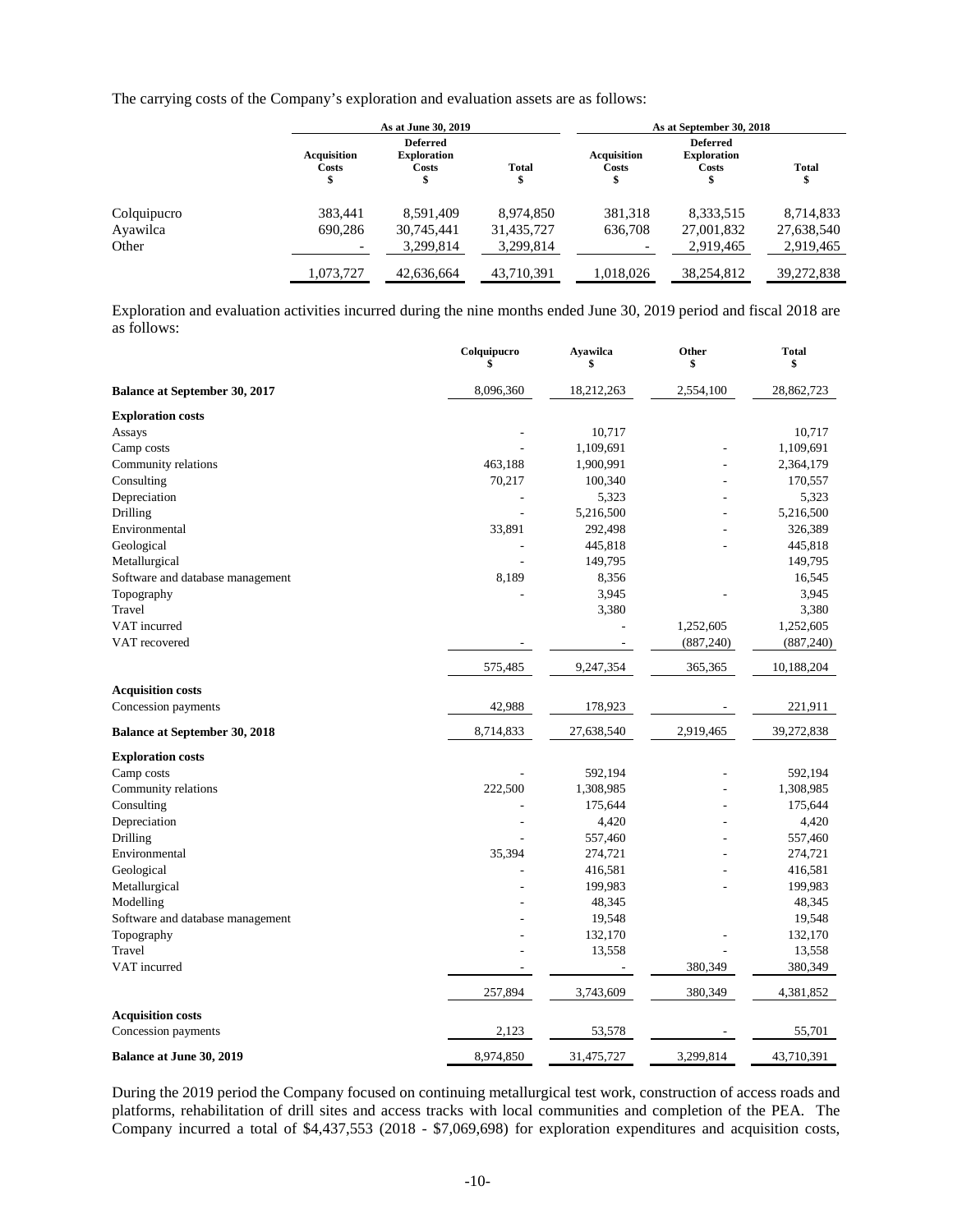comprising \$3,797,187 (2018 - \$5,924,439) on the Ayawilca Project, \$260,017 (2018 - \$403,165) on the Colquipucro Project, and \$380,349 (2018 - \$742,094) for IVA tax in Peru. See also "Exploration Projects, Peru - Recent Exploration Results and Planned Work Program".

# *Financings*

During the 2019 period the Company received \$393,567 on the exercises of share options and warrants. The proceeds were added to the Company's general working capital. The Company did not conduct any equity financings during the 2019 period.

During the 2018 period the Company completed equity financings to raise gross proceeds of \$16,239,496, as follows:

- (i) on April 4, 2018 the Company completed a prospectus offering of 16,790,000 units, at a price of \$0.48 per unit for gross proceeds of \$8,059,200. Each unit comprised one common share and one-half warrant. Each whole warrant entitled the holder to purchase an additional common share at a price of \$0.75 per share until April 4, 2019. The Company paid a cash commission of \$483,552; and
- (ii) private placement financing of 17,042,284 units \$0.48 per unit for gross proceeds of \$8,180,296. Each unit comprised one common share and one-half warrant. Each whole warrant entitled the holder to purchase an additional common share at a price of \$0.75 per share for one year from closing. On April 6, 2018 the Company closed on the first tranche of 12,022,284 units for gross proceeds of \$5,770,696. A cash commission of \$38,963 was paid on the first tranche placement. On April 27, 2018 the Company closed on the remaining tranche of 5,020,000 units for proceeds of \$2,409,600. No cash commission was paid on the remaining tranche.

In addition during the 2018 period the Company issued a total of 15,862,132 common shares on the exercises of warrants and share options for total proceeds of \$4,875,154. The Company used the proceeds from the financings and warrant and option exercises to fund ongoing exploration expenditures at the Ayawilca Project, completion of the PEA and for other corporate purposes and general working capital.

# **Financial Condition / Capital Resources**

The Company's ability to continue as a going concern is dependent upon the ability of the Company to obtain the necessary financing to develop properties and to establish future profitable production. To date the Company has not earned significant revenues and is considered to be in the exploration stage. The Company's operations are funded from equity financings which are dependent upon many external factors and may be difficult to impossible to secure or raise when required. As at June 30, 2019 the Company had working capital in the amount of \$8,350,122. Management considers that the Company has sufficient funds to maintain ongoing corporate overhead, field expenses, continue its 2019 drill program at the Zinc Zone and advance the Ayawilca Project over the next twelve months. See also "Exploration Projects, Peru, Current Work Program and Next Steps". Exploration activities may change as a result of ongoing results and recommendations or the Company may acquire additional properties which may entail significant exploration commitments. While the Company has been successful in securing financings in the past, there is material uncertainty it will be able to do so in the future.

#### **Off-Balance Sheet Arrangements**

The Company has no off-balance sheet arrangements.

# **Proposed Transactions**

The Company has no proposed transactions.

# **Critical Accounting Estimates**

The preparation of financial statements in conformity with IFRS requires management to make estimates and assumptions that affect the reported amounts of assets and liabilities and disclosure of contingent assets and liabilities at the date of the financial statements, and the reported amounts of revenues and expenditures during the reporting period. Examples of significant estimates made by management include estimating the fair values of financial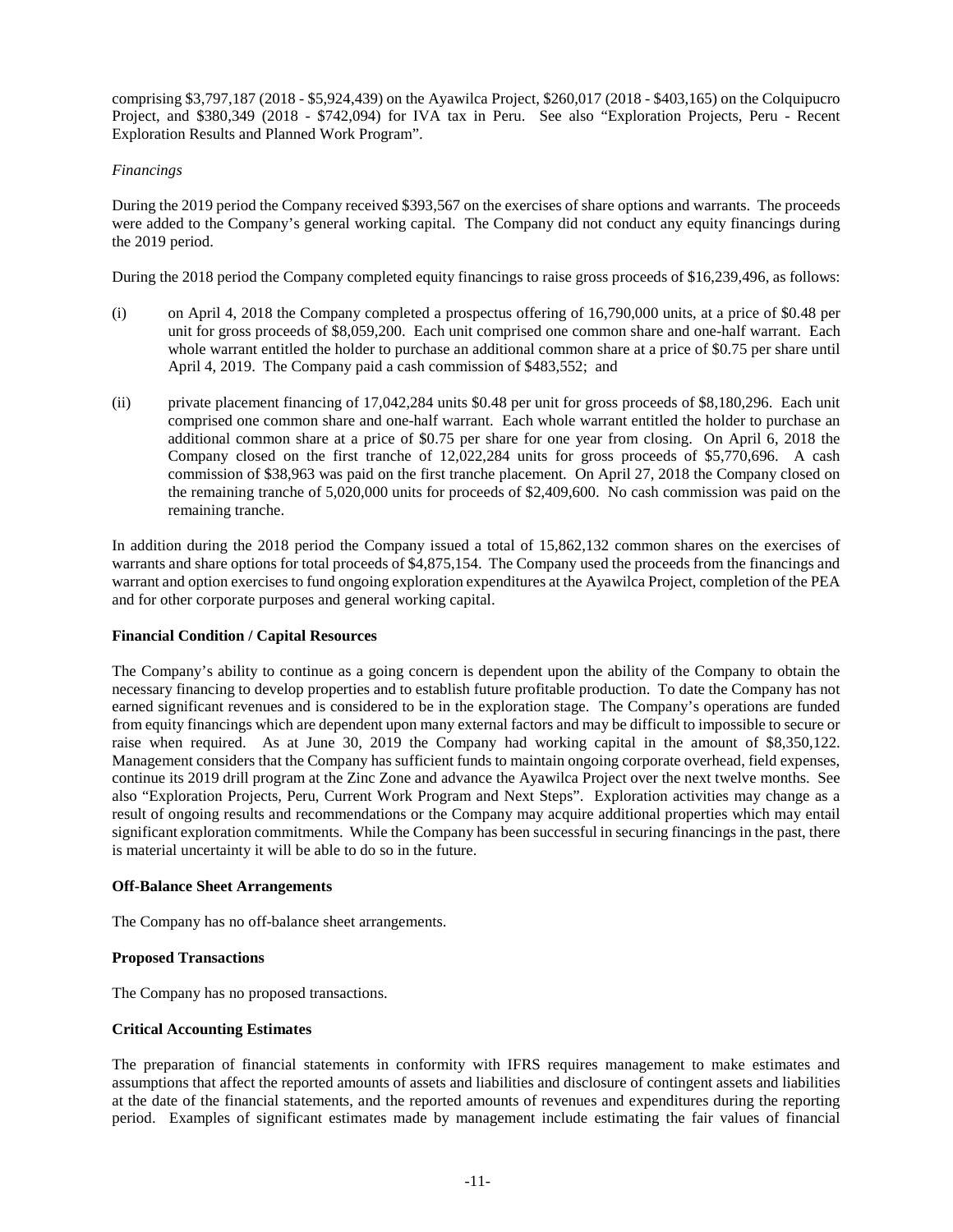instruments, valuation allowances for deferred income tax assets and assumptions used for share-based compensation. Actual results may differ from those estimates.

A detailed summary of all the Company's significant critical accounting estimates is included in Note 3 to the September 30, 2018 annual consolidated financial statements.

# **Changes in Accounting Policies**

There are no changes in accounting policies other than the adoption of IFRS 9 - *Financial Instruments* ("IFRS 9").

#### *IFRS 9*

Effective October 1, 2018, the Company adopted IFRS 9 using the modified retrospective approach. IFRS 9 did not impact the Company's classification and measurement of financial assets and liabilities. The standard did not have an impact on the carrying amounts of the Company's financial instruments at the transition date. IFRS 9 uses a single approach to determine whether a financial asset is classified and measured at amortized cost or fair value. The classification and measurement of financial assets is based on the Company's business models for managing its financial assets and whether the contractual cash flows represent solely payments for principal and interest.

Most of the requirements in IAS 39 for classification and measurement of financial liabilities were carried forward in IFRS 9.

A detailed summary of all the Company's other significant accounting policies is included in Note 3 to the September 30, 2018 annual consolidated financial statements.

#### **Transactions with Related Parties**

A number of key management personnel, or their related parties, hold positions in other entities that result in them having control or significant influence over the financial or operating policies of those entities. Certain of these entities transacted with the Company during the reporting period.

#### (a) *Transactions with Key Management Personnel*

During the 2019 and 2018 periods the following amounts were incurred with respect to the Company's CEO (Dr. Carman), the Company's CFO (Mr. Nick DeMare) and the Company's VP of Exploration (Mr. Alvaro Fernandez-Baca) as follows:

|                                               | 2019<br>\$ | 2018<br>\$ |
|-----------------------------------------------|------------|------------|
| Management fees - Dr. Carman                  | 210,006    | 285,006    |
| Professional fees - Mr. DeMare                | 22,500     | 22,500     |
| Professional fees - Mr. Fernandez-Baca        | 175,757    | 177,682    |
| Share-based compensation - Dr. Carman         | 168,687    | 105,307    |
| Share-based compensation - Mr. DeMare         | 50,606     | 14.449     |
| Share-based compensation - Mr. Fernandez-Baca | 84.344     | 46,939     |
|                                               | 711.900    | 651,883    |

During the 2019 period the Company expensed \$210,006 (2018 - \$285,006) to management fees, \$92,811 (2018 - \$117,573) to professional fees and \$303,637 (2018 - \$166,695) for share-based compensation. In addition, the Company capitalized \$105,446 (2018 - \$82,609) of compensation paid to the VPE to exploration and evaluation assets.

As at June 30, 2019, \$nil (September 30, 2018 - \$27,743) remained unpaid.